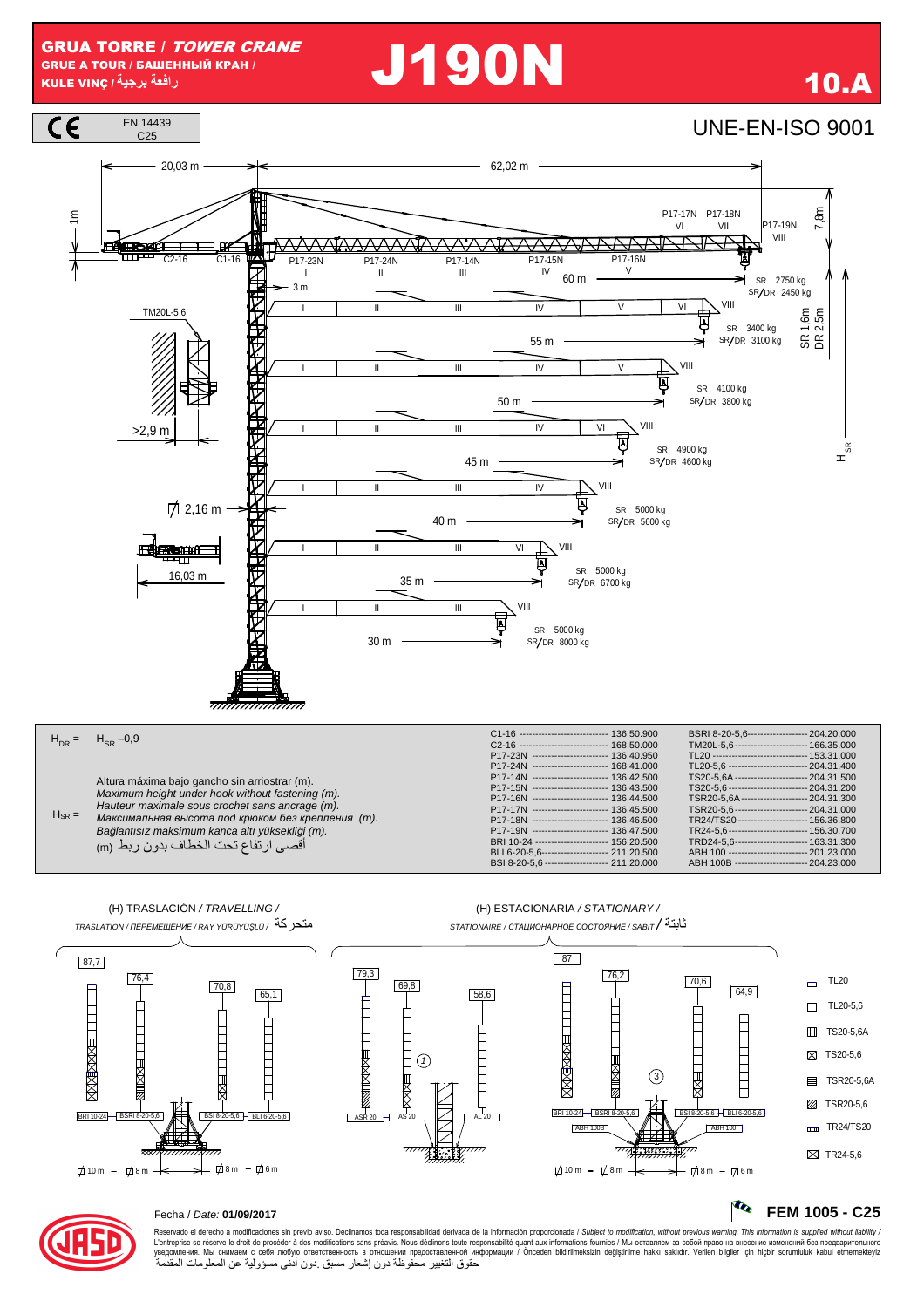| الأحمال/ CARGAS / LOADS / CHARGES / HAFPY3KW / YÜKLER<br><b>J190N.10.A</b> |                    |                                                                                                                                             |      |      |      |      |      |      |  |  |
|----------------------------------------------------------------------------|--------------------|---------------------------------------------------------------------------------------------------------------------------------------------|------|------|------|------|------|------|--|--|
| مہم                                                                        | SR (kg)            | اقصبي حمولة/ Cargas máximas / Maximum loads / Charges maximales / Максимальные нагрузки / Maksimum yük<br>SR - 5.000 kg                     |      |      |      |      |      |      |  |  |
| $\Box$                                                                     | 5000 kg<br>$@$ (m) | Alcance del gancho [m] / Hook reach [m] / Portée du crochet (m) / Радиус действия крюка (m) / Kancanın yüksekliği<br>مدى الخطاف/ <i>(m)</i> |      |      |      |      |      |      |  |  |
| [m]                                                                        |                    | 30                                                                                                                                          | 35   | 40   | 45   | 50   | 55   | 60   |  |  |
| 60 m                                                                       | 36.0 m             | 5000                                                                                                                                        | 5000 | 4445 | 3880 | 3430 | 3060 | 2750 |  |  |
| 55 m                                                                       | 39,4 m             | 5000                                                                                                                                        | 5000 | 4915 | 4300 | 3805 | 3400 |      |  |  |
| 50 m                                                                       | 42,0 m             | 5000                                                                                                                                        | 5000 | 5000 | 4625 | 4100 |      |      |  |  |
| 45 m                                                                       | 44,2 m             | 5000                                                                                                                                        | 5000 | 5000 | 4900 |      |      |      |  |  |
| 40 m                                                                       | 40,0 m             | 5000                                                                                                                                        | 5000 | 5000 |      |      |      |      |  |  |
| 35 <sub>m</sub>                                                            | 35.0 m             | 5000                                                                                                                                        | 5000 |      |      |      |      |      |  |  |
| 30 <sub>m</sub>                                                            | 30.0 m             | 5000                                                                                                                                        |      |      |      |      |      |      |  |  |

| لهها / للها<br>SR / DR (kg) |                           | أقصى حمولة/ Cargas máximas / Maximum loads / Charges maximales / Максимальные нагрузки / Maksimum yük<br>SR / DR - 5.000 / 10.000 kg   |               |               |               |               |      |      |      |      |
|-----------------------------|---------------------------|----------------------------------------------------------------------------------------------------------------------------------------|---------------|---------------|---------------|---------------|------|------|------|------|
| $\Box\Box$                  | 5000<br>/10000 kg         | Alcance del gancho [m] / Hook reach [m] / Portée du crochet (m) / Paduyc deŭcmeus kploka (m) /<br>Kancanın yüksekliği (m) / مدى الخطاف |               |               |               |               |      |      |      |      |
| [m]                         | $@$ (m)                   | 20                                                                                                                                     | 25            | 30            | 35            | 40            | 45   | 50   | 55   | 60   |
| 60 m                        | $34,8$ <sub>/19,1</sub>   | 5000<br>/9500                                                                                                                          | 5000<br>/7385 | 5000<br>/5975 | 4970          | 4215          | 3625 | 3155 | 2770 | 2450 |
| 55 m                        | $37,8$ <sub>(20,7</sub> ) | 5000<br>/10000                                                                                                                         | 5000<br>/8110 | 5000<br>/6580 | 5000<br>/5485 | 4665          | 4030 | 3520 | 3100 |      |
| 50 m                        | $40,1$ <sub>/22</sub>     | 5000<br>/10000                                                                                                                         | 5000<br>/8675 | 5000<br>/7050 | 5000<br>/5890 | 5020          | 4342 | 3800 |      |      |
| 45 m                        | $42,0$ <sub>23</sub>      | 5000<br>/10000                                                                                                                         | 5000<br>/9140 | 5000<br>/7438 | 5000<br>/6220 | 5000<br>/5310 | 4600 |      |      |      |
| 40 m                        | 40,0<br>/24,1             | 5000<br>/10000                                                                                                                         | 5000<br>/9605 | 5000<br>/7825 | 5000<br>/6555 | 5000<br>/5600 |      |      |      |      |
| 35 <sub>m</sub>             | 35,0<br>/24,5             | 5000<br>/10000                                                                                                                         | 5000<br>/9810 | 5000<br>/7995 | 5000<br>/6700 |               |      |      |      |      |
| 30 <sub>m</sub>             | 30,0<br>/24,6             | 5000<br>/10000                                                                                                                         | 5000<br>/9815 | 5000<br>/8000 |               |               |      |      |      |      |

| <b>CARACTERISTICAS DE MECANISMOS / MECHANISMS FEATURES / CARACTÉRISTIQUES DES</b><br>J190N.10.A<br>الخصائص الألبة/ MÉCANISMES / ХАРАКТЕРИСТИКИ МЕХАНИЗМОВ / МЕКАNIZMALARIN ÖZELLİKLERİ |                                               |                                                                                                              |                             |                                                                                                            |                                                       |                               |  |  |  |
|----------------------------------------------------------------------------------------------------------------------------------------------------------------------------------------|-----------------------------------------------|--------------------------------------------------------------------------------------------------------------|-----------------------------|------------------------------------------------------------------------------------------------------------|-------------------------------------------------------|-------------------------------|--|--|--|
| *opcional<br>*optional<br>*en option                                                                                                                                                   |                                               |                                                                                                              |                             |                                                                                                            |                                                       |                               |  |  |  |
| *опция<br>*opsiyonel<br>اختيار ي*                                                                                                                                                      | EC4860<br>35,3 kW                             | *EC6080VF<br>44,1 kW                                                                                         | <b>TG2020VF</b><br>2x7,3 kW | <b>OG1507VF</b><br>2x5,5 kW                                                                                | <b>TC590VF</b><br>4 kW                                | <b>TH2006</b><br><b>15 kW</b> |  |  |  |
| m/min                                                                                                                                                                                  | 2,5<br>5<br>5<br>60<br>7<br>30                | 5<br>$2.5 t - 80m/min$<br>$5t - 40$ m/min<br>$t^{4}$<br>3<br>m/min<br>2 <sup>5</sup><br>60<br>80<br>40       | 020<br>m/min                | 00,8<br>r/min<br>sl/min                                                                                    | 5t<br>090<br>m/min<br>10 <sub>t</sub><br>045<br>m/min | 0,6<br>m/min                  |  |  |  |
| 191                                                                                                                                                                                    | 5<br>10 <sup>°</sup><br>10<br>30<br>15<br>3,5 | $\begin{bmatrix} 10 \\ 9 \\ 8 \\ t \end{bmatrix}$<br>$5t - 40$ m/min<br>10 $t - 20$ m/min<br>$^6_5$<br>m/min | łj<br>400V 50Hz             | PTOTAL (EC4860+ OG1507VF + TC590VF) = 50,3 kW<br>PTOTAL (EC6080VF+ OG1507VF + TC590VF) = 59,1 kW<br>EC4860 | kW +20%                                               |                               |  |  |  |
| m/min                                                                                                                                                                                  |                                               | 40<br>20<br>30                                                                                               | 480V 60Hz                   | TH2006                                                                                                     | $m/min + 20%$                                         |                               |  |  |  |
|                                                                                                                                                                                        | $H \leq$<br>H                                 | <b>SR</b><br>534 m<br>DR<br>267 <sub>m</sub>                                                                 | $\mathbf{i}$                | <u>⁄kg\</u>                                                                                                | , H                                                   |                               |  |  |  |



Reservado el derecho a modificaciones sin previo aviso. Declinamos toda responsabilidad derivada de la información proporcionada / Subjec*t to modification, without previous warning. This information is supplied without*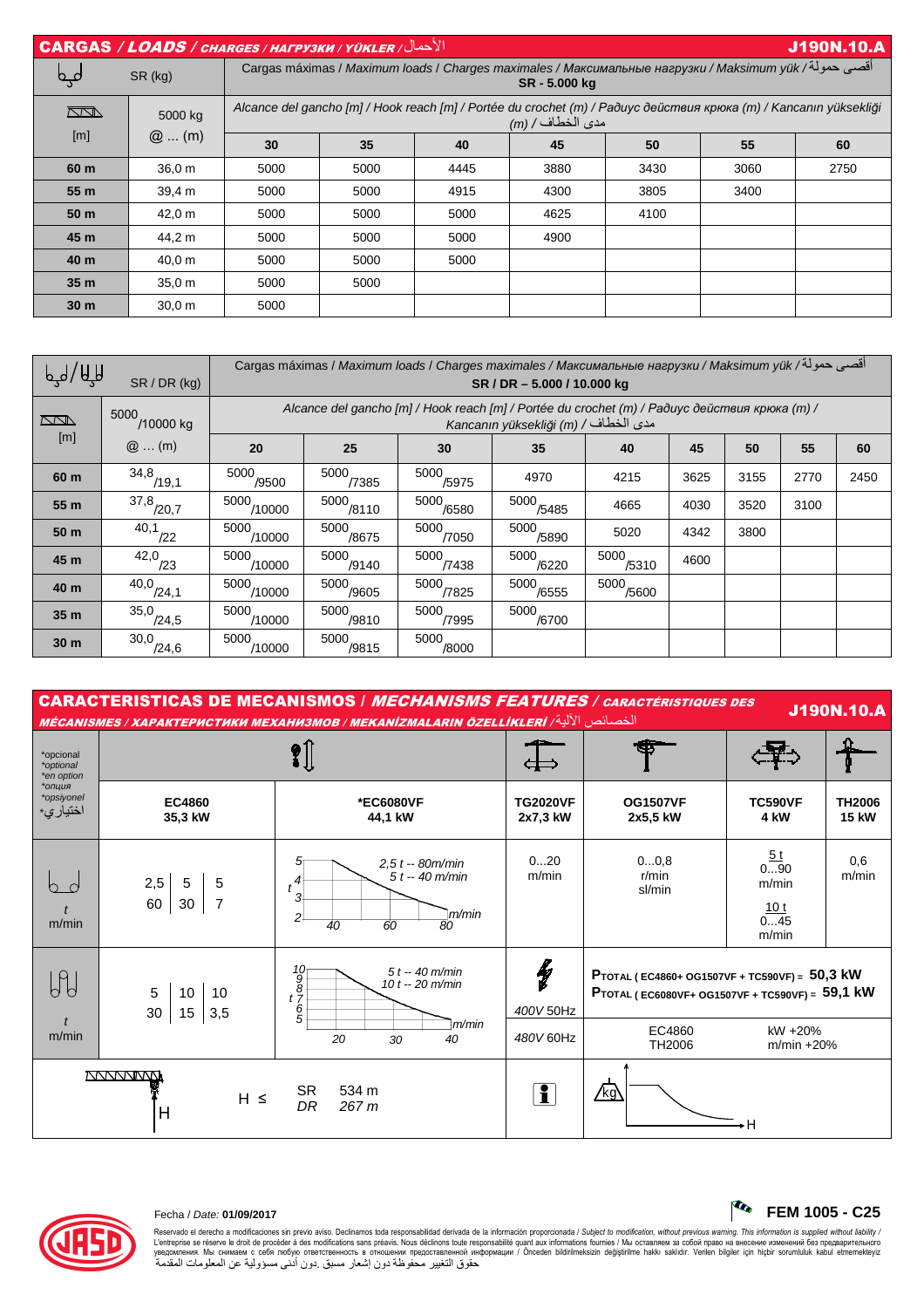| قائمة التحميل/ LISTA DE EMBARQUE / PACKING LIST / LISTE DE COLISAGE / CПИСОК ПОСТАВКИ / ÇEKİ LISTESİ<br>J190N.10.A                                                                                                                                                                                                       |                                                                                                                               |                    |        |                                                                          |                                                                      |                                                                      |                                                              |  |
|--------------------------------------------------------------------------------------------------------------------------------------------------------------------------------------------------------------------------------------------------------------------------------------------------------------------------|-------------------------------------------------------------------------------------------------------------------------------|--------------------|--------|--------------------------------------------------------------------------|----------------------------------------------------------------------|----------------------------------------------------------------------|--------------------------------------------------------------|--|
| <b>DENOMINACIÓN / DENOMINATION / DÉSIGNATION / HA3BAHUE / AÇIKLAMA /</b>                                                                                                                                                                                                                                                 |                                                                                                                               |                    |        | $L$ [m]                                                                  | $A$ [m]                                                              | $H$ [m]                                                              | $P / W$ [kg]                                                 |  |
| Torre inferior / Lower tower /<br>Tour inférieure / Нижняя башня<br>البرج السفلي/ Alt kule/                                                                                                                                                                                                                              | TLI20-5,6<br>TSI20-5,6<br>TSRI20-5,6<br>TRID24-5,6                                                                            |                    |        | 5,886<br>5,966<br>5,990<br>5,990                                         | 2,306<br>2,328<br>2,257<br>3,202                                     | 2,357<br>2,390<br>2,257<br>3,202                                     | 4235<br>5390<br>6562<br>8400                                 |  |
| Torre /Tower/Tour<br>برج / Башня / Kule                                                                                                                                                                                                                                                                                  | <b>TL20</b><br>TL20-5,6<br>TS20-5,6A<br>TS20-5,6<br>TSR20-5,6A<br>TSR20-5,6<br>TR24-5,6<br>TRD24-5,6                          |                    |        | 4,175<br>5,886<br>5,978<br>5,966<br>5,926<br>5,990<br>5,990<br>5,977     | 2,201<br>2,306<br>2,381<br>2,328<br>2,388<br>2,257<br>2,760<br>2,740 | 2,281<br>2,357<br>2,331<br>2,390<br>2,325<br>2,257<br>2,835<br>2,285 | 2095<br>2910<br>3530<br>3550<br>4170<br>4210<br>4760<br>5280 |  |
| Torre asiento pista + base punta de torre + orientación<br>Slewing table + tower head base + slewing mechanism<br>основание верхней секции башни + поворотный механизм<br>Göbek +kule kafa bölümü tabanı+mekanizma<br>برج وحدة الدوارن + قاعدة رأس البرج + ألية الدوران                                                  | Tour pivot + base du porte-flèche + mécanisme d'orientation / Сиденье площадки +                                              |                    |        | 4,887                                                                    | 2,441                                                                | 2,28                                                                 | 5425                                                         |  |
| Punta de torre / Tower head / Porte-flèche<br>ر أس البرج/ верхняя секция башни / kulenin kafa bölümü                                                                                                                                                                                                                     |                                                                                                                               |                    | ₩₹     | 7,661                                                                    | 1,225                                                                | 1,525                                                                | 2550                                                         |  |
| Conjunto asiento pista, punta de torre, orientación<br>Slewing table assembl +, tower head + slewing<br>Groupe pivot + porte-flèche + mécanisme d'orientation<br>Сиденье площадки + верхняя секция башни + поворотный механизм<br>Göbek +kulenin kafa bölümü+mekanizma<br>مجموعة وحدة الدوارن + رأس البرج + ألية الدوران |                                                                                                                               |                    |        | 11,593                                                                   | 2,889                                                                | 2,72                                                                 | 9045                                                         |  |
| Tramo de pluma<br>Jib section<br>Tronçon de flèche<br>Секция стрелы<br>Bom bölümü<br>أجزاء الذراع                                                                                                                                                                                                                        | P17-23N(I)<br>P17-24N (II)<br>P17-14N (III)<br>P17-15N (IV)<br>P17-16N (V)<br>P17-17N (VI)<br>P17-18N (VII)<br>P17-19N (VIII) |                    |        | 8,801<br>10,166<br>10,178<br>10,169<br>10,169<br>5,279<br>5,279<br>2,222 | 1,74<br>1,6<br>1,6<br>1,6<br>1,6<br>1,6<br>1,6<br>1,74               | 2,13<br>1,905<br>1,997<br>1,965<br>1,885<br>1,885<br>1,885<br>2,195  | 1520<br>1660<br>1550<br>1580<br>1442<br>721<br>506<br>340    |  |
| Polipasto / Hook assembly / Palan / Полиспаст / Kanca takımı / بكرة                                                                                                                                                                                                                                                      |                                                                                                                               | <b>SR</b><br>DR    | 昼<br>Y | 0,99<br>1,04                                                             | 0,235<br>0,265                                                       | 0,881<br>1,82                                                        | 240<br>475                                                   |  |
| Tirante sostén pluma / Jib support tie / Tirant de fleche / Растяжка<br>مشد دعامة الذراع/ лоддержки стрелы / КоІ destek bağları                                                                                                                                                                                          |                                                                                                                               | 2x<br>2x<br>1x     |        | 5,092<br>4,975                                                           | 0,6<br>0,6                                                           | 0,476<br>0,235                                                       | 1292<br>581                                                  |  |
| Сагго / Trolley / Chariot / Грузовая тележка / Şaryo / عربة                                                                                                                                                                                                                                                              |                                                                                                                               | SR<br>DR           |        | 1,765<br>2,04                                                            | 2,402<br>2,42                                                        | 1,569<br>1,541                                                       | 400<br>585                                                   |  |
| Contrapluma con plataformas / Counterjib with platforms<br>الذراع المقابل مع المنصة/ Platformlu kuyruk                                                                                                                                                                                                                   | Contre-flèche avec plateformes / Противовесная консоль с платформами /                                                        |                    |        | 12,128                                                                   | 2,984                                                                | 0,58                                                                 | 2540                                                         |  |
| Prolongación contrapluma con plataforma / Counterjib extension with platform<br>Prolongement contre-flèche avec plateforme / Удлинение противовесной консоли с<br>امتداد الذر اع المعاكس مع الممر ات/ платформой / Kuyruk platformla uzatılması                                                                          |                                                                                                                               |                    |        | 4,295                                                                    | 1,75                                                                 | 0,336                                                                | 620                                                          |  |
| Plataforma y cabina / Platform and cabin / Plateforme et cabine<br>платформа и кабина / Platform ve kabin / منصبة وكابينة                                                                                                                                                                                                |                                                                                                                               |                    |        | 3,760                                                                    | 2,050                                                                | 2,400                                                                | 1280                                                         |  |
| Soporte y elevación / Support and hoisting / Support et levage<br>دعم ورفع / Опора и подъем / Destek ve vinç kulesi /                                                                                                                                                                                                    |                                                                                                                               | EC4862<br>EC6080VF | 仲包     | 2,374<br>2,374                                                           | 2,315<br>2,315                                                       | 2,00<br>1,520                                                        | 2450<br>2650                                                 |  |
| Transporte torre de montaje / Jacking cage transport / Transport<br>de tour de montage / Транспортировка монтажной башни /<br>نقل برج التركيب/ Kaldırma kafesinin taşınması                                                                                                                                              |                                                                                                                               | TM20L-5,6          | H      | 9.550                                                                    | 2.070                                                                | 2.520                                                                | 5.690                                                        |  |

| نُقْلُ/ LASTRES INFERIORES   LOWER BALLASTS / LESTS INFÉRIEURS / HИЖНИЙ БАЛЛАСТ / BALAST<br><b>J190N.10.A</b> |      |      |      |      |  |  |  |  |
|---------------------------------------------------------------------------------------------------------------|------|------|------|------|--|--|--|--|
| <b>BRI 10-24</b>                                                                                              | H(m) | 67   | 78,2 | 87,7 |  |  |  |  |
|                                                                                                               | P(t) | 60   | 72   | 96   |  |  |  |  |
| <b>BSRI 8-20-5.6</b>                                                                                          | H(m) | 57,9 | 65,2 | 76,4 |  |  |  |  |
|                                                                                                               | P(t) | 60   | 72   | 120  |  |  |  |  |
| <b>BSI 8-20-5.6</b>                                                                                           | H(m) | 52,3 | 59,6 | 70,8 |  |  |  |  |
|                                                                                                               | P(t) | 60   | 72   | 96   |  |  |  |  |
| <b>BLI 6-20-5.6</b>                                                                                           | H(m) | 31,5 | 42.7 | 65,1 |  |  |  |  |
|                                                                                                               | P(t) | 60   | 70   | 120  |  |  |  |  |

الارتفاع أسفل الخطاف/ H: Altura bajo gancho / Height under hook / Hauteur maximale sous crochet Высота под крюком / Kanca altı yüksekliği

Para alturas intermedias tomar el lastre correspondiente a la altura superior / For intermediate heights take the ballast corresponding to the higher height / Pour les hauteurs intermédiaires, opter pour le<br>lest correspon للارتفاعات البينية يرجى استخدام الثقل العائد للارتفاع الأعلى/ karşılık gelen ağirliği alınız



Reservado el derecho a modificaciones sin previo aviso. Declinamos toda responsabilidad derivada de la información proporcionada / Subjec*t to modification, without previous warning. This information is supplied without*